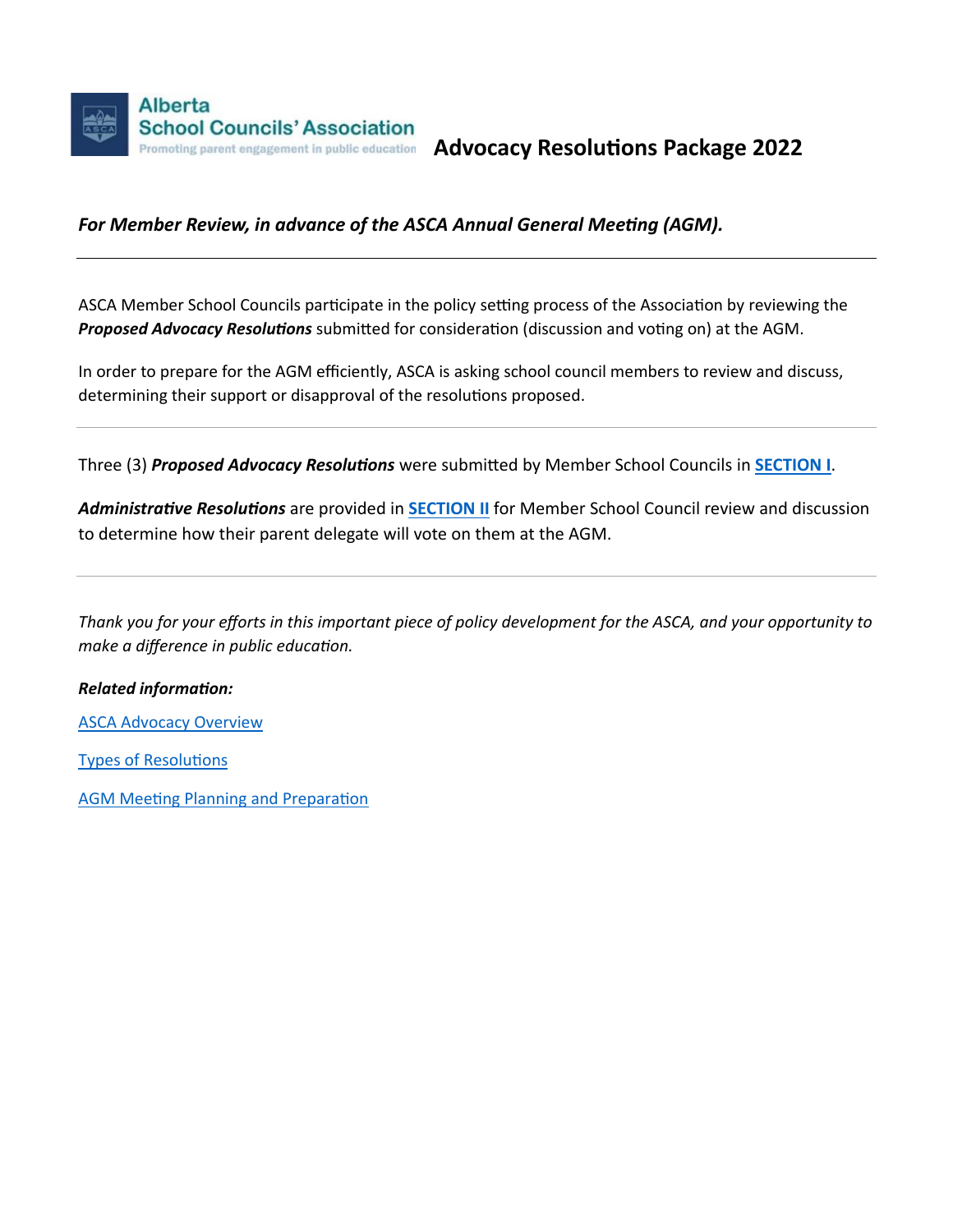# <span id="page-1-0"></span>**SECTION I**: Proposed Advocacy Resolutions for Member Review

Please review and discuss with your school council members and determine support (yes) or disapproval (no) for the following 3 proposed resolutions, to provide voting direction to your parent voting delegate attending the AGM.

*Note – if additional information or clarification is required – please contact the sponsor of the resolution by email as provided. Resources/references are indicated as applicable.*

| #      | <b>Title</b>                 | <b>Sponsor</b>        | Contact                                |
|--------|------------------------------|-----------------------|----------------------------------------|
| P22-01 | Diploma Exam Weighting       | George                | Kelli Ellington                        |
|        | Change                       | McDougall High        | kellielli@mail.com                     |
|        |                              | School Council        |                                        |
| P22-02 | Policy Review for            | Sam Livingston        | Cassandra Wyatt                        |
|        | Operations and               | <b>School Council</b> | samlivingstonkeycommunicator@gmail.com |
|        | <b>Maintenance Funding</b>   |                       |                                        |
| P22-03 | Restoration of Funding for   | Gateway               | Stephanie VanderLeek                   |
|        | Alberta School Councils'     | Christian School      | gcs-schoolcouncil@rdpsd.ab.ca          |
|        | Association (ASCA)           | Council               |                                        |
| A22-01 | Revise Advocacy Policy: 12-2 | ASCA Board of         | Wendy Keiver                           |
|        |                              | <b>Directors</b>      | wendyk@albertaschoolcouncils.ca        |

## **Member School Council and ASCA Board\* proposed Resolutions for the 2022 ASCA AGM**

**\****The ASCA Board of Directors will not present a Board Sponsored Advocacy Resolution for Member School Councils' consideration at the 2022 AGM due to the significant funding shortage resulting in a reduction of staff and Director capacity.*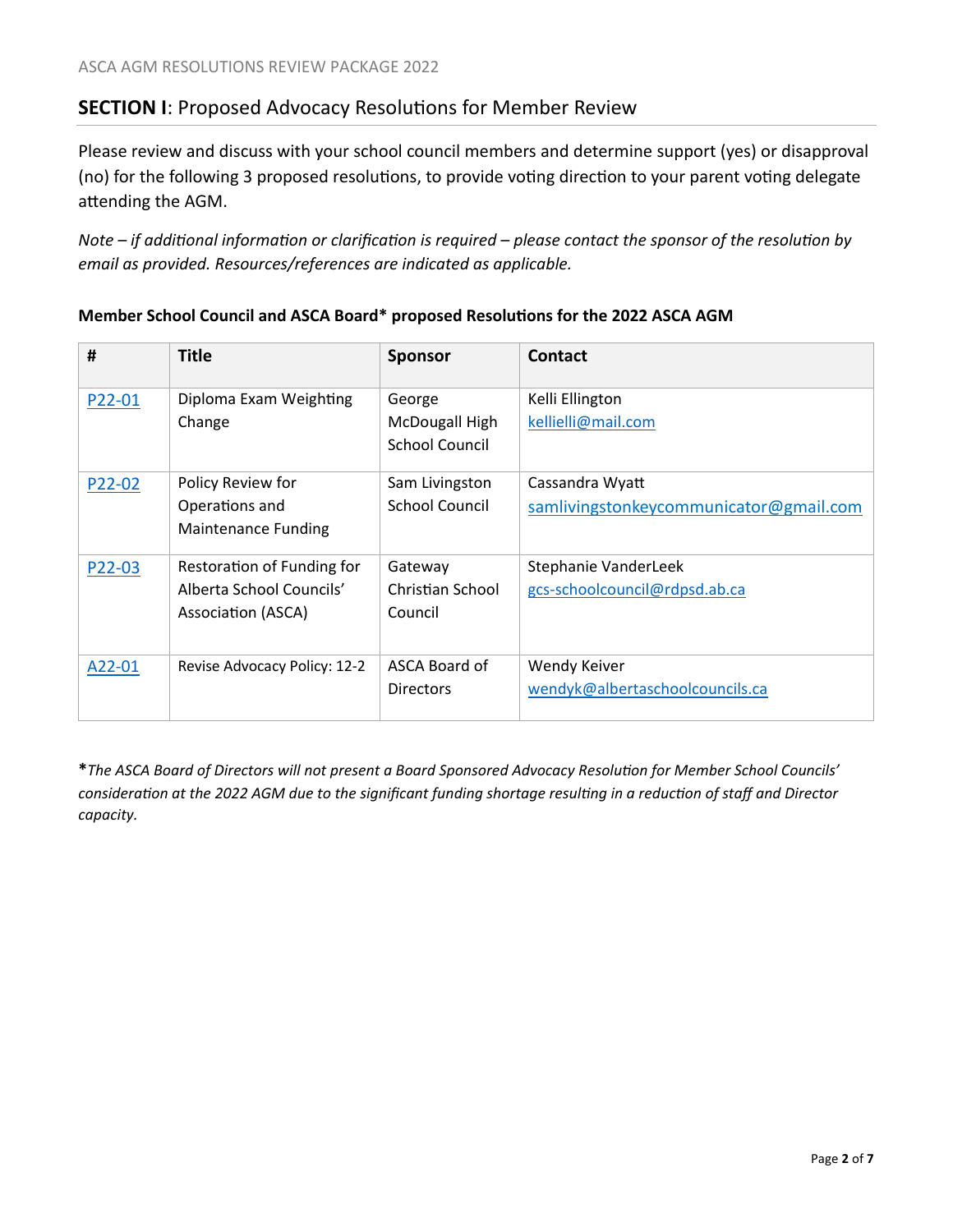## <span id="page-2-0"></span>**P22-01**

## **Diploma Exam Weighting Change**

Sponsor: George McDougall High School

Contact: Kelli Ellington [kellielli@mail.com](mailto:kellielli@mail.com)

### *Background / Overview:*

ASCA Advocacy Policy 20-02 reads; "That the Minister of Education maintains the weighting of Diploma Exams at 30% for the foreseeable future". This is open to change, 30% is too high of an impact for the students of covid and be changed forever.

*Because:* times are changing, education is changing, learning is changing, and we as advocacy representatives need to understand this.

*Because:* not everything is all black and white.

*Because***:** expecting all learners to fit into the one size fits all diploma exam isn't right.

*Because:* data from the province-wide standardized tests can be collected at 10%.

*Because:* money spent writing and marking diploma exams could be better spent elsewhere, for example in the classroom.

*Because:* this pandemic isn't over. As of January 14, 2022, we are still VERY much in it. What about students who haven't had a normal school year in three years? Students and teachers remain on the carousel of covid. Students don't have the knowledge or understanding of writing exams.

*Because:* diploma exams should not unduly erode instructional time. Unfortunately, grade 12's are taught to diploma exams.

*Because:* "Many Alberta students had their education disrupted during this pandemic, which resulted in lost classroom and instruction time. We are committed to addressing this learning loss, and this funding will support students who need extra help to improve their reading, writing, and numeracy skills." February 2021. ~Adrianna LaGrange

*Because:* in a response of feedback from students, parents and education partners about stress and anxiety around academic achievement exams, Alberta Education will temporarily change the weighting of diploma exams to 10 per cent from 30 per cent for the 2021-22 school year.

*Because:* "Alberta students continue to face challenges due to the pandemic and I have heard concerns for our graduating class of 2022. I've heard feedback from students on my Minister's Youth Council as well as from education parties changing the weight of diploma exams will reduce the burden on students while still giving them valuable exam writing experience. We're making this temporary change in recognition of these circumstances, which we hope will place less burden on these students." ~Adriana LaGrange

*We request* that ASCA Advocacy Policy 20-02 be amended to read *That the Minister of Education extends the weighting of Diploma Exams at 10% in perpetuity.*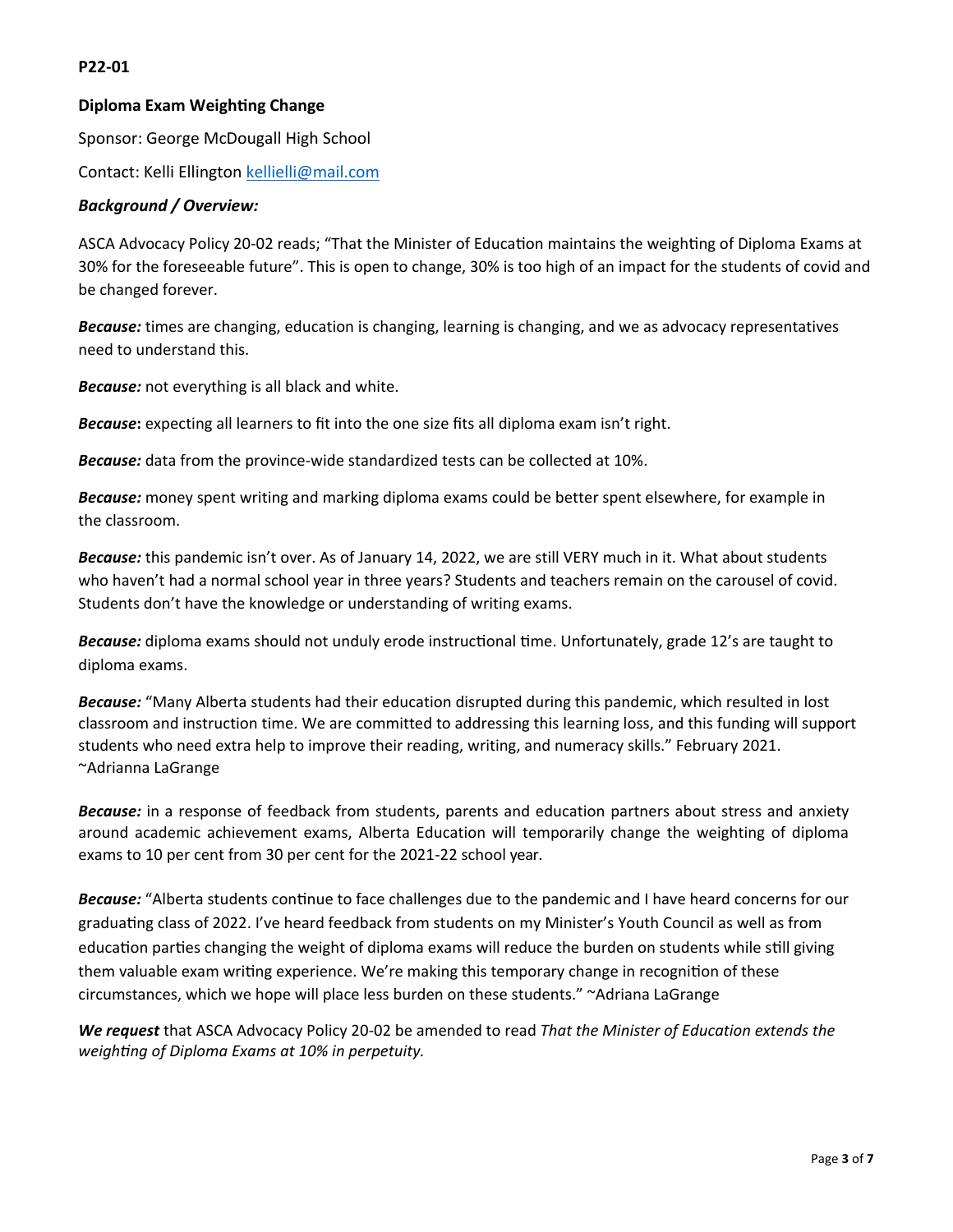## <span id="page-3-0"></span>**P22-02**

## **Policy Review for Operations and Maintenance Funding**

Sponsor: Sam Livingston

## Contact: Cassandra Wyatt [samlivingstonkeycommunicator@gmail.com](mailto:samlivingstonkeycommunicator@gmail.com)

## *Background / Overview:*

Sufficiently maintaining public school buildings is the responsibility of the provincial government. Safe, healthy, and well-maintained buildings provide an environment conducive to learning for students and staff. Unfortunately, the current funding policy does not adequately provide for maintenance and operating costs. For example, Edmonton Public School Board's website notes: "To ensure we invest responsibly and strategically in all our school buildings, it's important that we clearly understand the condition of our school infrastructure. Audits on 171 school buildings show that the total deferred maintenance is \$757 million. That means we need to spend \$757 million on those schools to keep them in suitable operating condition".

Many other school boards also have an increasing deferred maintenance challenge. While the factors contributing to this situation are many, part of the problem lies in how operations and maintenance grants are linked to utilization rates.

The Operations and Maintenance (O&M) Grant is provided to school authorities to address the jurisdiction's responsibility for the operation, maintenance, safety, and security of all school buildings. Upon initial review, there is a lack of clarity and certainty as to how all the various formulas related to utilization are defined, calculated, and connected. This is concerning for a topic as important as the maintenance of safe and appropriate school facilities for both the children of this province and the staff who work in those buildings.

The following paragraph, summarizes, to the best of our understanding, how these formulas operate. The table below outlines how operations and maintenance grants are impacted by utilized area which is calculated as Utilized Area = (Gross Area – Exempt Area) x Utilization Rate of the School. The Utilization rate of the school is provided each year by Alberta Education and calculated as Utilization rate = (Total Adjusted Enrollment/Net Capacity)\*100. Net Capacity of a school is determined by dividing the instructional classroom area of the school less any designated exempt areas and designated outreach areas by the Instructional Area per Student, and adding the Rated Capacity for CTS labs, gymnasiums, physical activity rooms and learning commons (libraries).

|                | <b>School-Based Grants</b>                                   |          |  |
|----------------|--------------------------------------------------------------|----------|--|
|                | <b>Operations &amp; Maintenance Grant</b>                    |          |  |
| <b>REVISED</b> | <b>Student Allocation (WMA FTE Rate)</b>                     | \$213.00 |  |
| <b>REVISED</b> | Alternative Programs in privately owned space (WMA FTE Rate) | \$639.00 |  |
| <b>REVISED</b> | Utilized Area (per square meter)                             | \$62.00  |  |
| <b>REVISED</b> | Underutilized Area (per square meter)                        | \$42.00  |  |

**Source:** Funding Manual for Alberta - Sept 2021 Page 55

This linking between O&M grants and utilization rates ignores consideration of building needs and creates fluctuations in funding. It also creates a situation where:

- Older schools get unfairly penalized, as do the students who attend them
- Infrastructure problems grow and get more costly to fix as maintenance continues to be deferred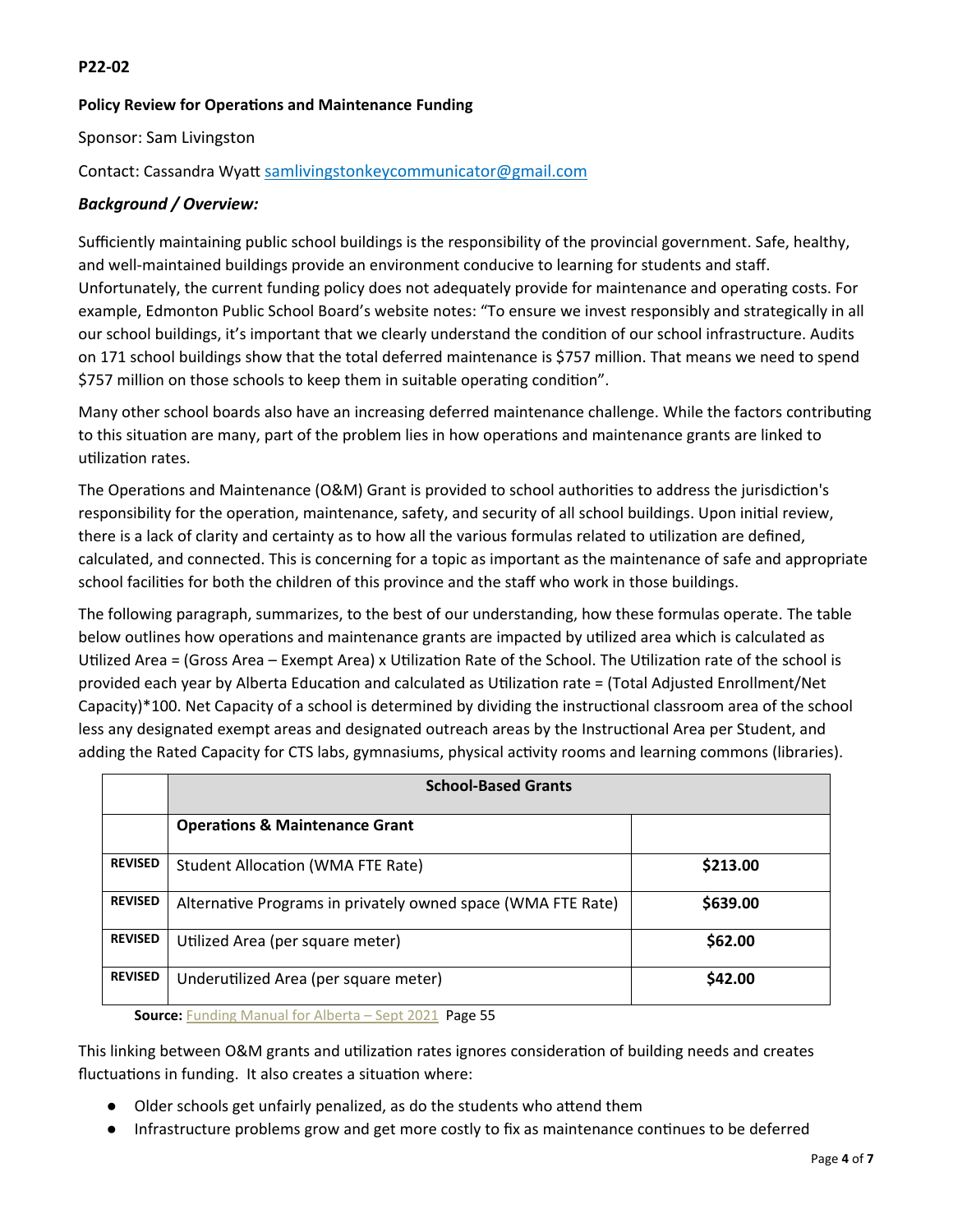- Boards are incentivized to close schools prematurely, before allowing for the natural life cycle of population turnover and/or student access to a public school within a reasonable distance is hampered as students are redirected to other schools and costs, such as bussing, increase
- The needs of students become secondary to the utilization rate without necessarily achieving the goal of efficiency
- Some costs are downloaded to parents through requests to parent fundraising associations
- There is no-win because to meet or exceed the government's target of an 85% utilization rate means that most schools do not have sufficient resources to accommodate each class equitably creating educational penalties to students such as overcrowded classrooms and multiple classes sharing the gym, music room and library at the same time.

It is time for a policy review that explores how we might keep up with the maintenance requirements of our schools in a way that centers student needs, promotes learning excellence, and ensures the health and wellbeing of students and staff.

#### *Because***:**

- School buildings will be maintained creating safe and healthy environments for students and staff
- Centering student needs creates equitable access to school facilities such as gyms and libraries
- Class sizes can be smaller without risk of negative consequences of lower utilization rates

#### *Because***:**

- Every school across the province has maintenance needs
- As buildings age, maintenance needs increase
- Multiple school boards across the province have deferred maintenance budgets that are increasing
- Public school infrastructure is the responsibility of the provincial government

*We request* that the Minister of Education Conduct a policy review of the current infrastructure maintenance funding formula to:

- a) address the large deferred maintenance problem facing Alberta schools
- b) ensure Alberta schools receive operations and maintenance funding that considers building needs and allows for efficient, ongoing maintenance of schools into the future
- c) center the needs of students ensuring they have equitable access to safe and healthy schools that are well maintained
- d) remove utilization rates as a factor in operation and maintenance funding

*We further request* that the Minister of Education engage key stakeholders in the education system in the policy review including school boards, school councils, and teachers.

*We further request* that the Minister of Education work with the municipal level of government to coordinate planning and ensure that building new and maintaining old schools are considered as communities grow and change.

#### **Resources:**

[Funding Manual for Alberta –](https://open.alberta.ca/dataset/8f3b4972-4c47-4009-a090-5b470e68d633/resource/f788868f-5f44-47b8-b071-1c6f56ef8cbc/download/edc-funding-manual-2021-2022-school-year-september-2021.pdf) Sept 2021 [School Capital Manual –](https://open.alberta.ca/dataset/bc9223b2-74b3-4e51-83a0-277ed54498da/resource/023ba498-c2e4-4bf3-8d17-16698c375f36/download/edc-school-capital-manual-chapter-11-2021-07.pdf) July 2021 [EPSB deferred maintenance](https://www.epsb.ca/ourdistrict/results/capitalplanning/) [Article on School Closure](https://calgaryherald.com/news/local-news/updated-plan-warns-of-potential-closure-to-16-public-schools-over-eight-years)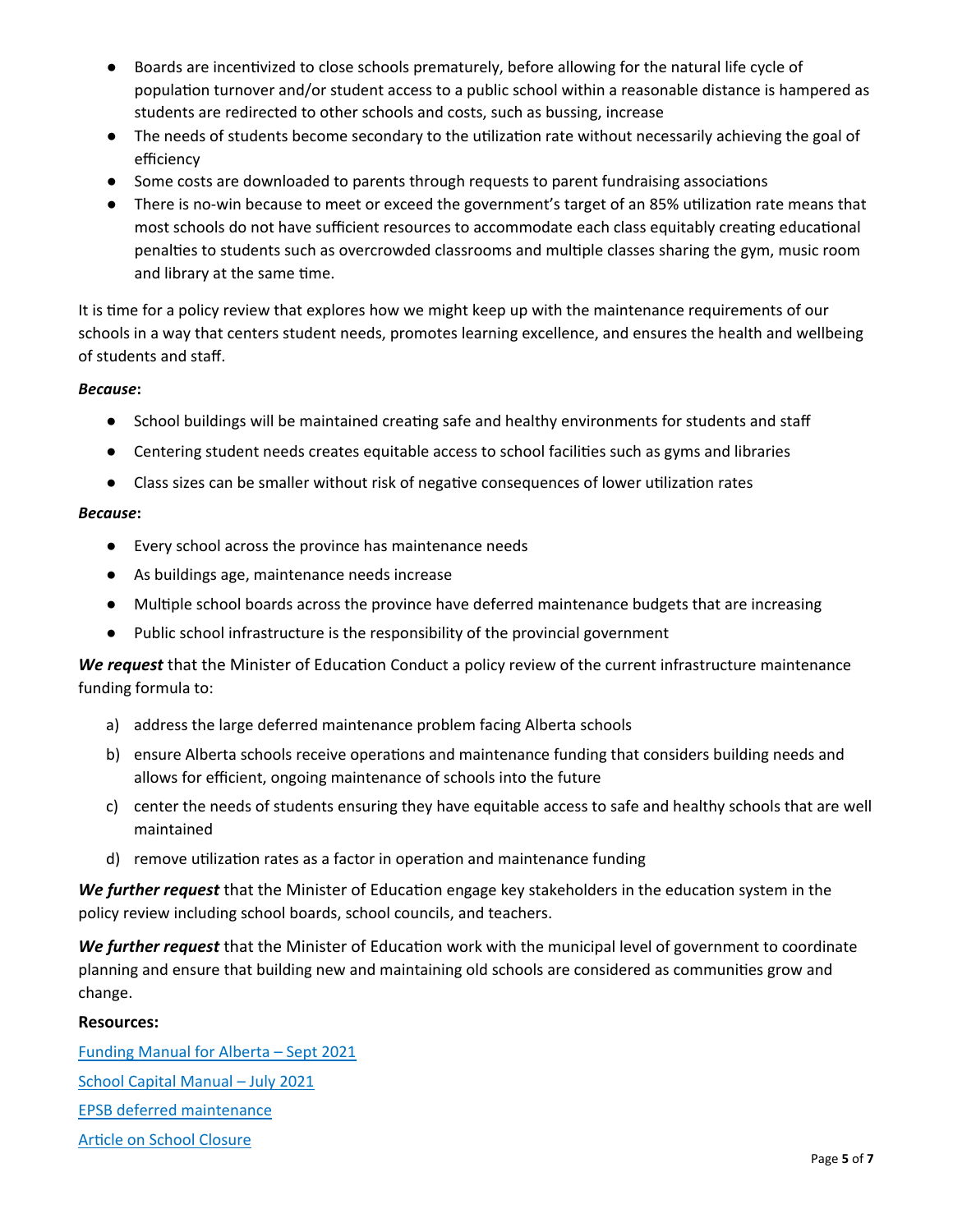## <span id="page-5-0"></span>**Restoration of Funding for Alberta School Councils' Association (ASCA)**

Sponsored by: Gateway Christian School Council, Red Deer Public School District Contact: Stephanie VanderLeek [gcs-schoolcouncil@rdpsd.ab.ca](mailto:gcs-schoolcouncil@rdpsd.ab.ca)

## *Background / Overview:*

As parents of students in public school education in Alberta we are gravely concerned that the direction this government has taken in **defunding** our Alberta School Councils Association (ASCA) will dramatically weaken the collective voice of parents in this province. This move by the Minister has occurred during a time when the focus of many school councils has been on the Covid-19 pandemic, and both the funding cuts and the creation of the Minister's Parent Advisory Group have been initiated without broader parent consultation.

Alberta's Education Act states: ["education is a shared responsibility and requires collaboration, engagement and](https://www.albertaschoolcouncils.ca/public/download/files/98229)  [empowerment of all partners in the education system . . ."](https://www.albertaschoolcouncils.ca/public/download/files/98229) (pg. 11). To that end, the Ministry has legislated school councils as a voice of parents and other stakeholders in education. School Councils represent a truly democratic parent voice. All parents of students in schools under the jurisdiction of Alberta Education are eligible members of school councils. ASCA has then acted as an umbrella organization, a conduit through which information can be shared between school councils and between school councils and the Minister. In addition, ASCA provides vital training to assist school councils in meeting their legislated role. The selected Minister's Advisory Group stands in opposition to this democratic voice and provides no reciprocal service to school councils.

*Because***:** ALL parents of students in Alberta schools will have the continued strong voice in education that ASCA provides.

*Because***:** School Councils will continue to have the professional development and training services provided by ASCA in order to ensure they can best accomplish their legislated role, and that School Councils will continue to have an effective conduit of information sharing.

*Because***:** As an umbrella organization, ASCA represents over 1300 school councils in the province.

*We request* that the Minister of Education provide a full and public explanation for the decisions to de-fund ASCA and to create the 35-Member Minister's Parent Advisory Group.

*We further request* that the Minister of Education initiate a full and broad consultation into the decision to defund ASCA

*We further request* that the Minister of Education reconsider the function of the 35-Member Minister's Parent Advisory Council.

*We further request* that the Minister of Education validate the important role of ASCA in supporting school councils by reinstating reasonable funding.

In order to ensure the continued strong and democratic, non-partisan voice of parents in education.